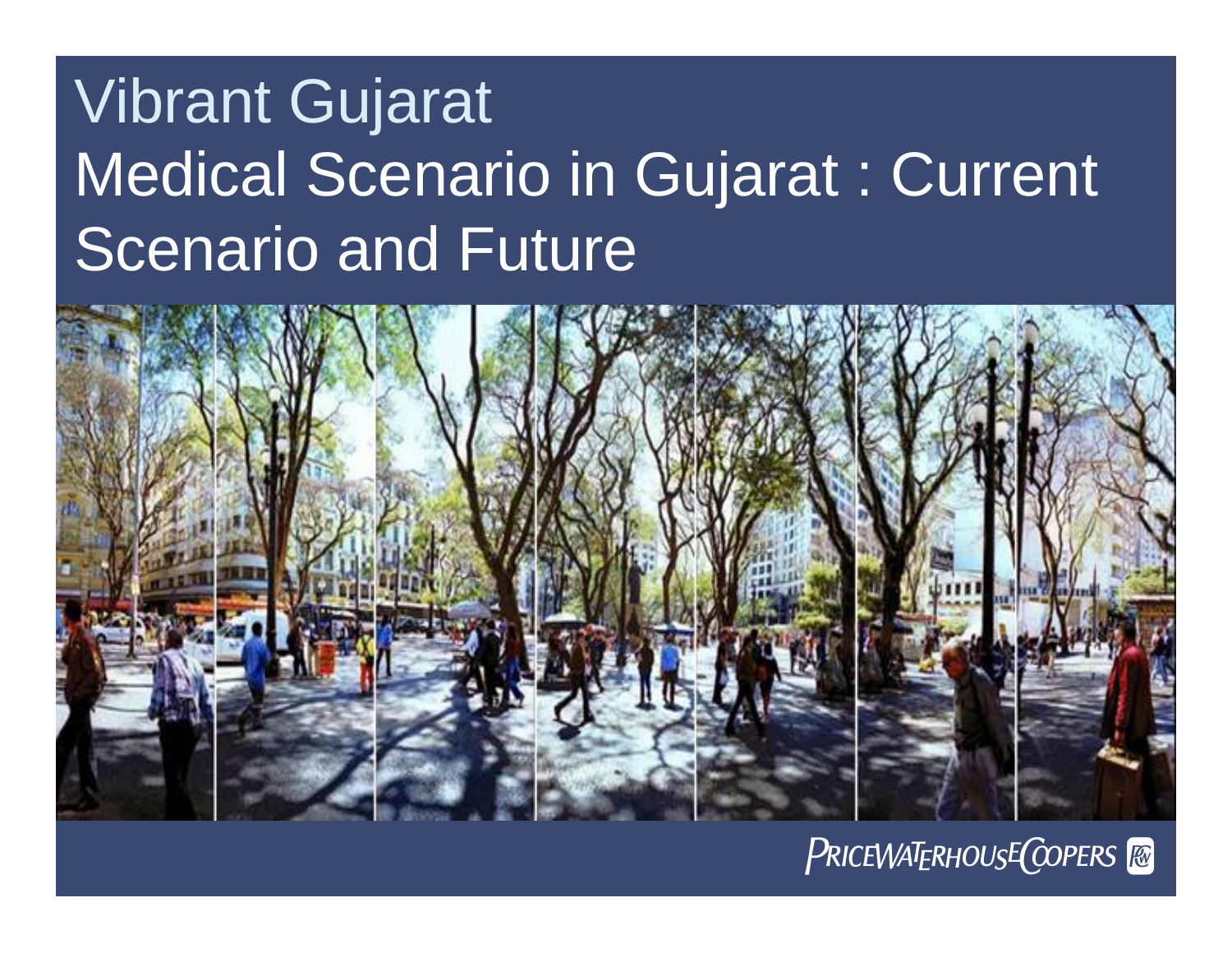#### Agenda/Contents

Top Healthcare Priorities for India Gujarat : Trend-setter in Healthcare PPP in Healthcare Standards for Healthcare **Capacity Building in Healthcare** Technology in Healthcare Health Insurance **Summary**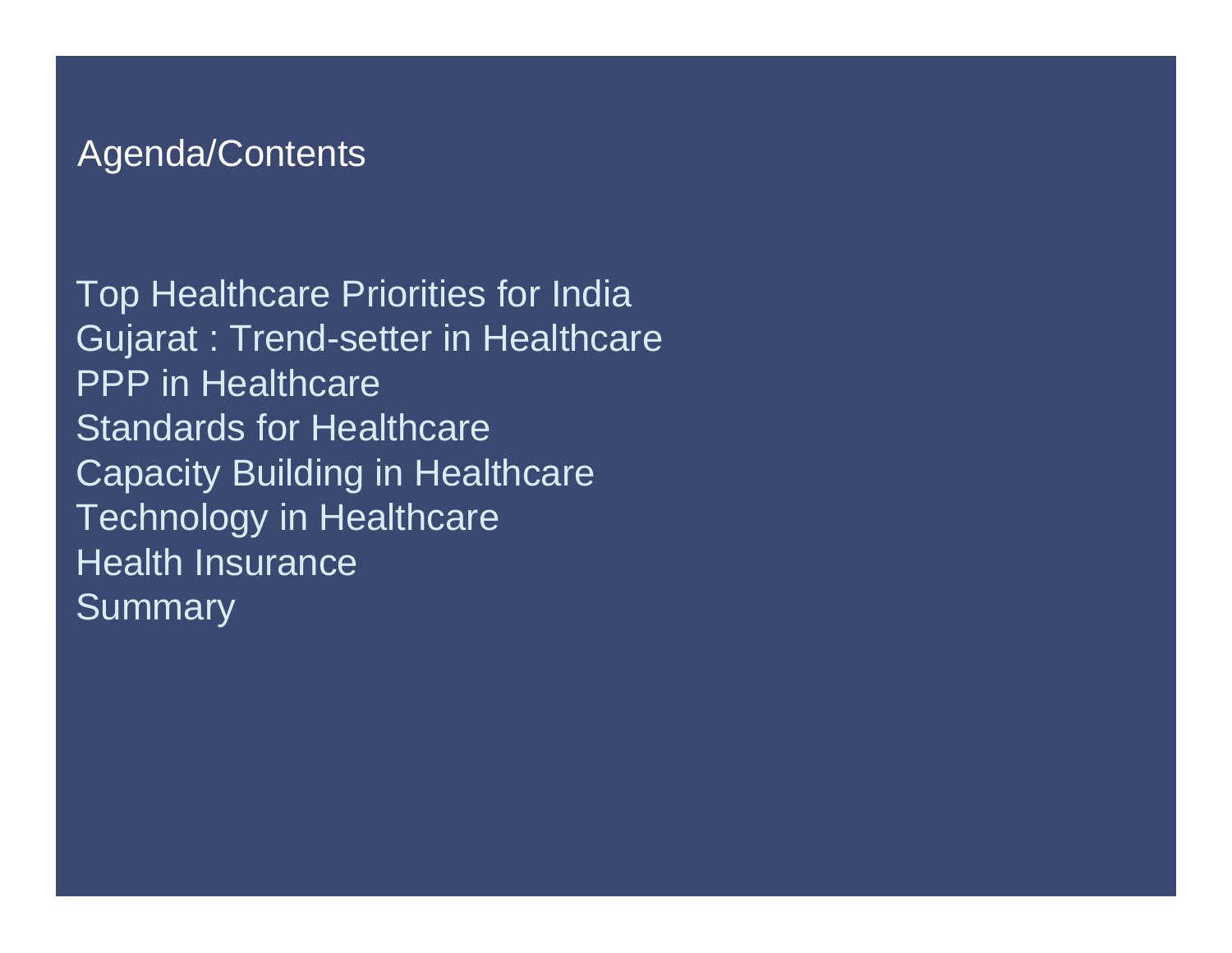# 6 Top Priorities for Healthcare in India

Stimulate Private Investment through PPP and fiscal incentives

Define and enforce minimum standards for healthcare facilities**Healthcare Prior**<br> *Healthcare Build capacity of quality manpower*<br> **Healthcare Priority Servestian**<br> **Healthcare Priority Servestian**<br> **Healthcare Priority increase penetration of social, com**<br> **Healthcare Priority incre** 

Greater use of technology to improve healthcare service delivery

Increase penetration of social, community and private health insurance

Reform the role of Government as payer and provider

PricewaterhouseCoopers Slide 3

July 2010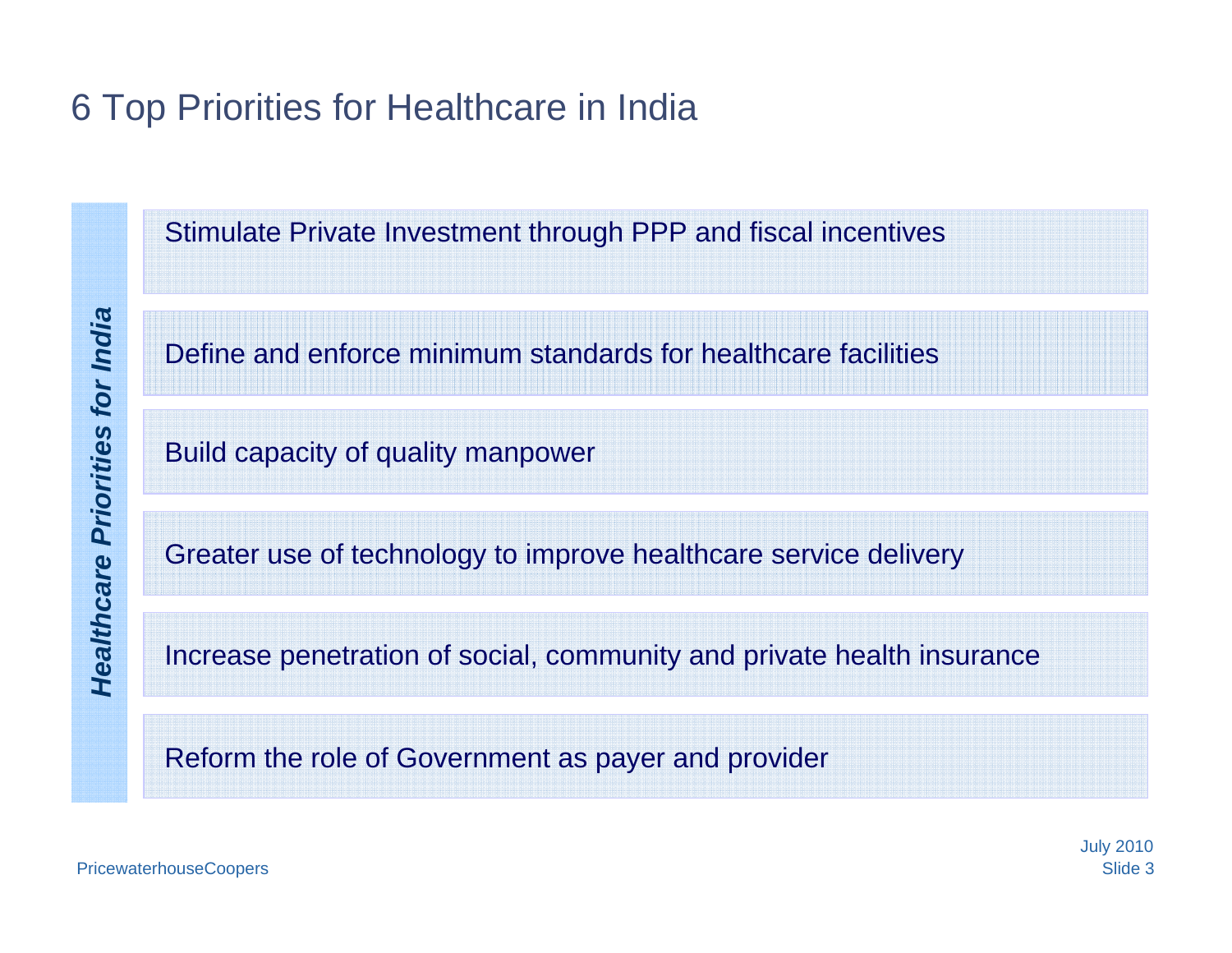# 6 Top Priorities for Healthcare in India

**Stimulate Private Investment through PPP and fiscal incentives**

**Define and enforce minimum standards for healthcare facilitiesHealthcare Prioring Define and enforce minimum stands<br>**  $\frac{1}{2}$ **<br>
<b>Build capacity of quality manpower**<br>  $\frac{1}{2}$ <br> **Build capacity of quality manpower**<br> **Creater use of technology to improroring**<br> **Property**<br> **Creater use** 

**Greater use of technology to improve healthcare service delivery**

**Increase penetration of social, community and private health insurance**

Reform the role of Government as payer and provider

PricewaterhouseCoopers Slide 4

July 2010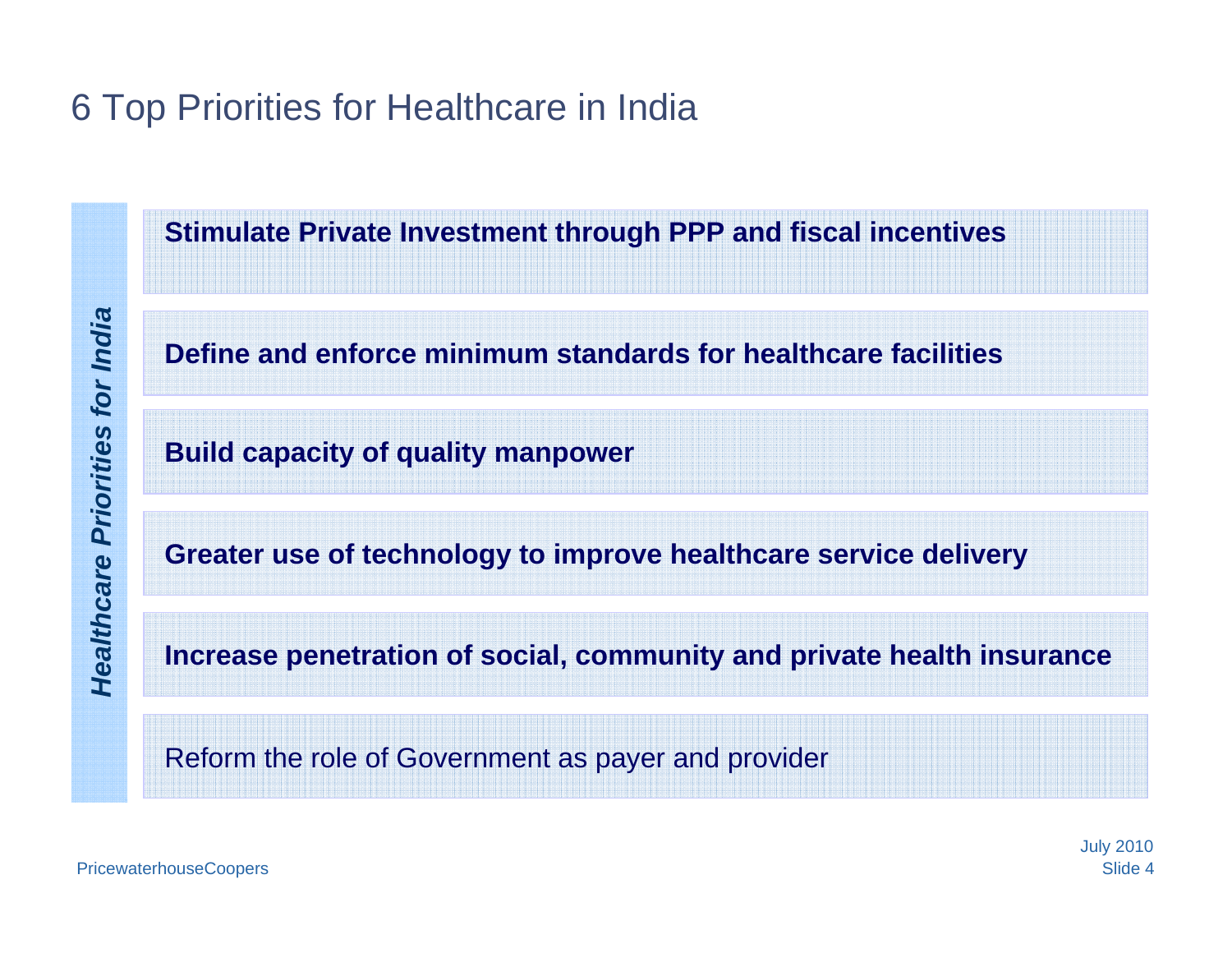# Gujarat : A trendsetter in Healthcare in India

Gujarat's Socio-economic indicators are better than all-India averages IMR 50 (53) ; MMR : 160 (254) ; BPL % : 14.1 (26.1)

Pioneer in PPP in Healthcare (Chiranjeevi Yojana, EMRI, SSA, CHETNA) – Chiranjeevi Yojana winner of Asian Innovation Award ; Commended by WHO

Stimulating use of technology – IT (HMIS, e-Mamata) and Medical Technology (ORET<br>
Project)<br>
First to introduce school health program (8.4 Million beneficiaries in 2006-07)<br>
Commissioner)

First to introduce school health program (8.4 Million beneficiaries in 2006-07) (Commissioner)

Focus on Healthcare Quality and Accreditation – First in India to get NABH / NABL for Civil Hospitals, PHC, Drug testing (Minister of Health)

Promoting investments by major National (Apollo, Fortis, Wockhardt) and Regional (Bombay Hospital) players while Government does its bit (Minister of Health)

*Gujarat can become the healthcare role model for India*

*Service with Smile*

Service with Smile

PricewaterhouseCoopers Slide 5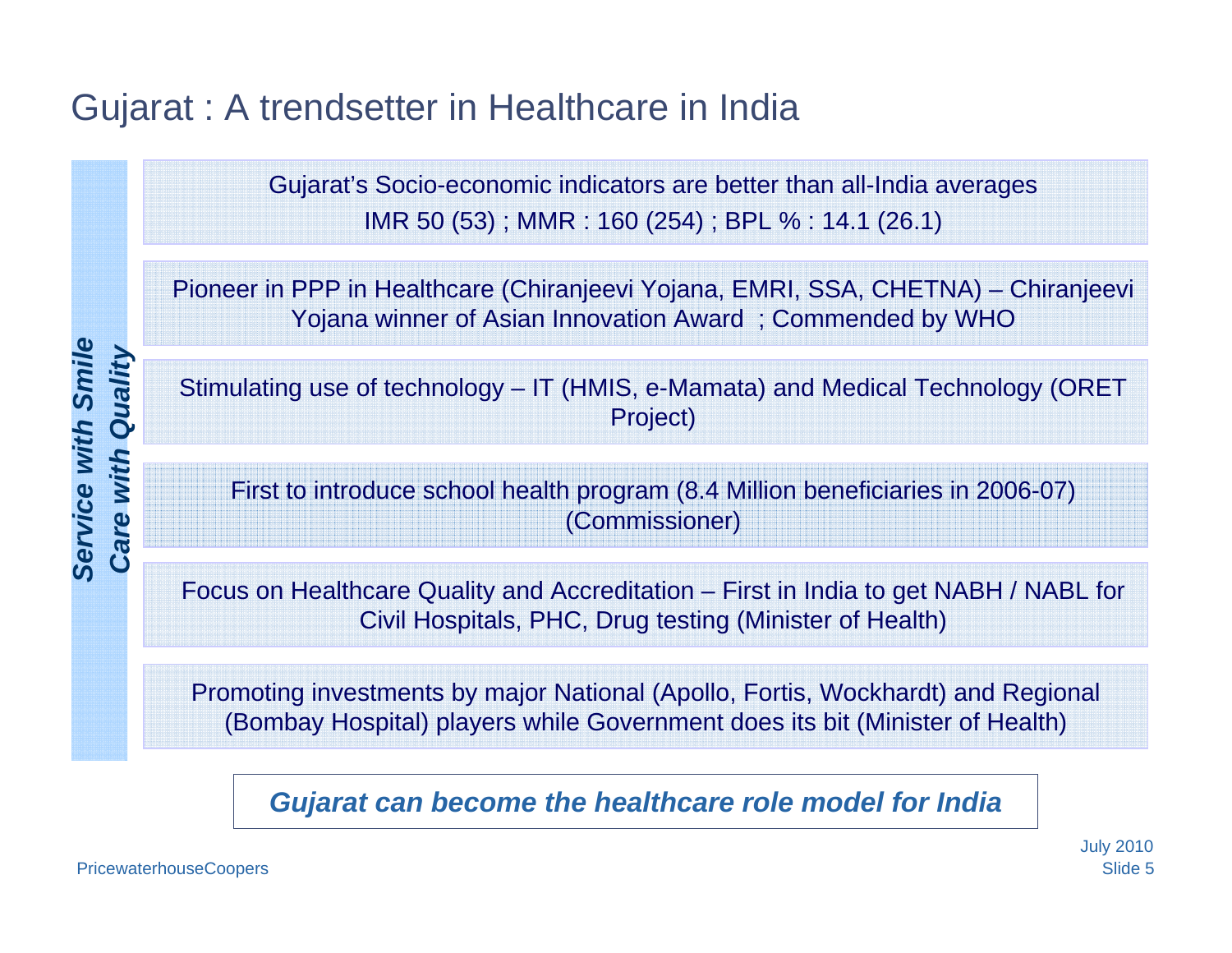## Gujarat : Causes for Concern (Dr. Dileep Mavlankar & Jay Satia)

Human Development Index rank has dropped from 4<sup>th</sup> to 6<sup>th</sup>

IMR in Rural Gujarat is at 58 per 1000 = national average (40 in Maharashtra)

Doctors : Population ratio is 1:1300 in Gujarat (800 in TN)

Nurses : Doctor Ratio is 0.5 : 1 which needs to be addressed urgently

Need to look at healthcare work force density and distribution (urban/rural)

Public Sector Healthcare has 1:19000 ratio of doctors to population (9000 in TN)

Health Programs are not revisited and measured for outcomes particularly in rural areas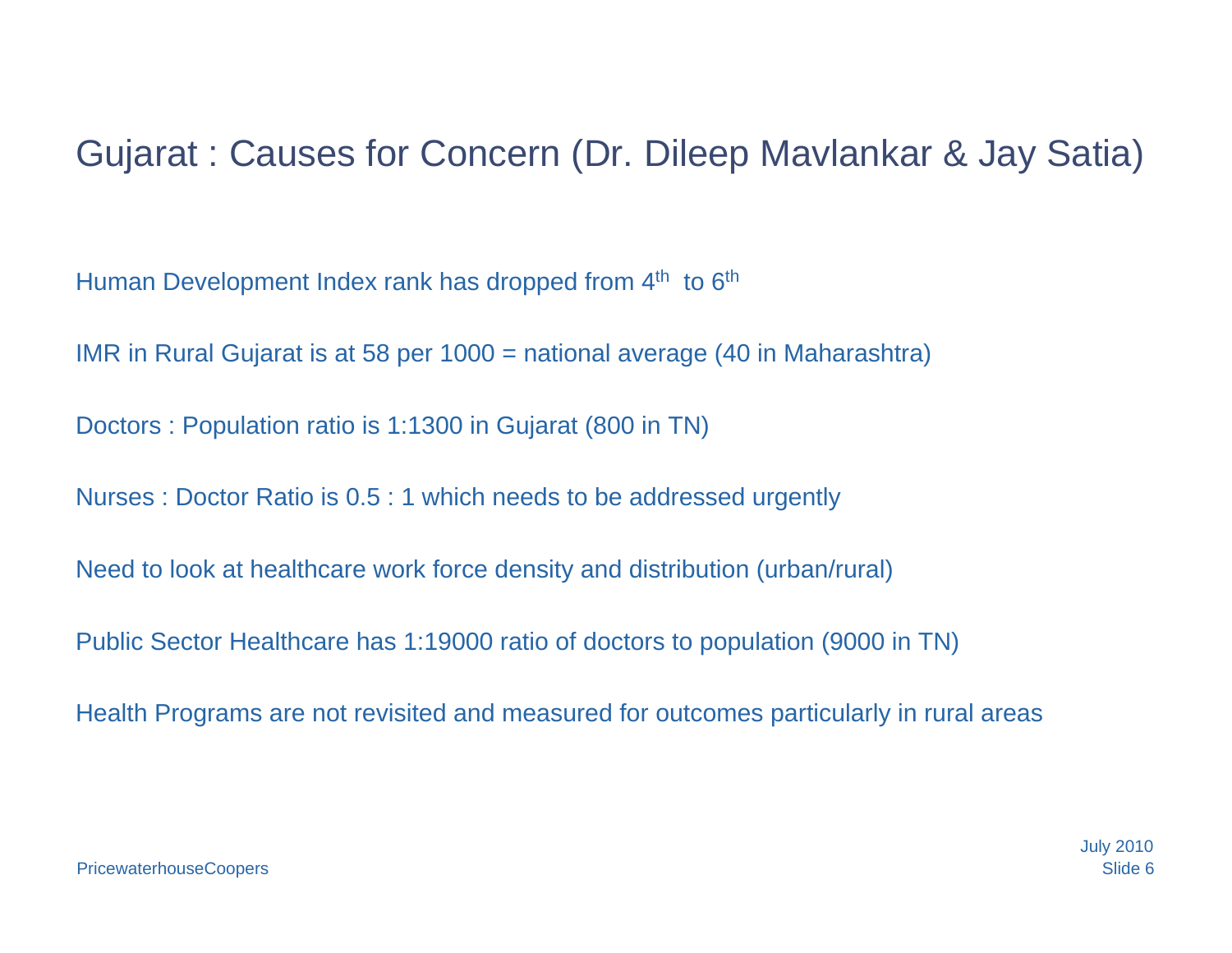## South African PPP Healthcare Model

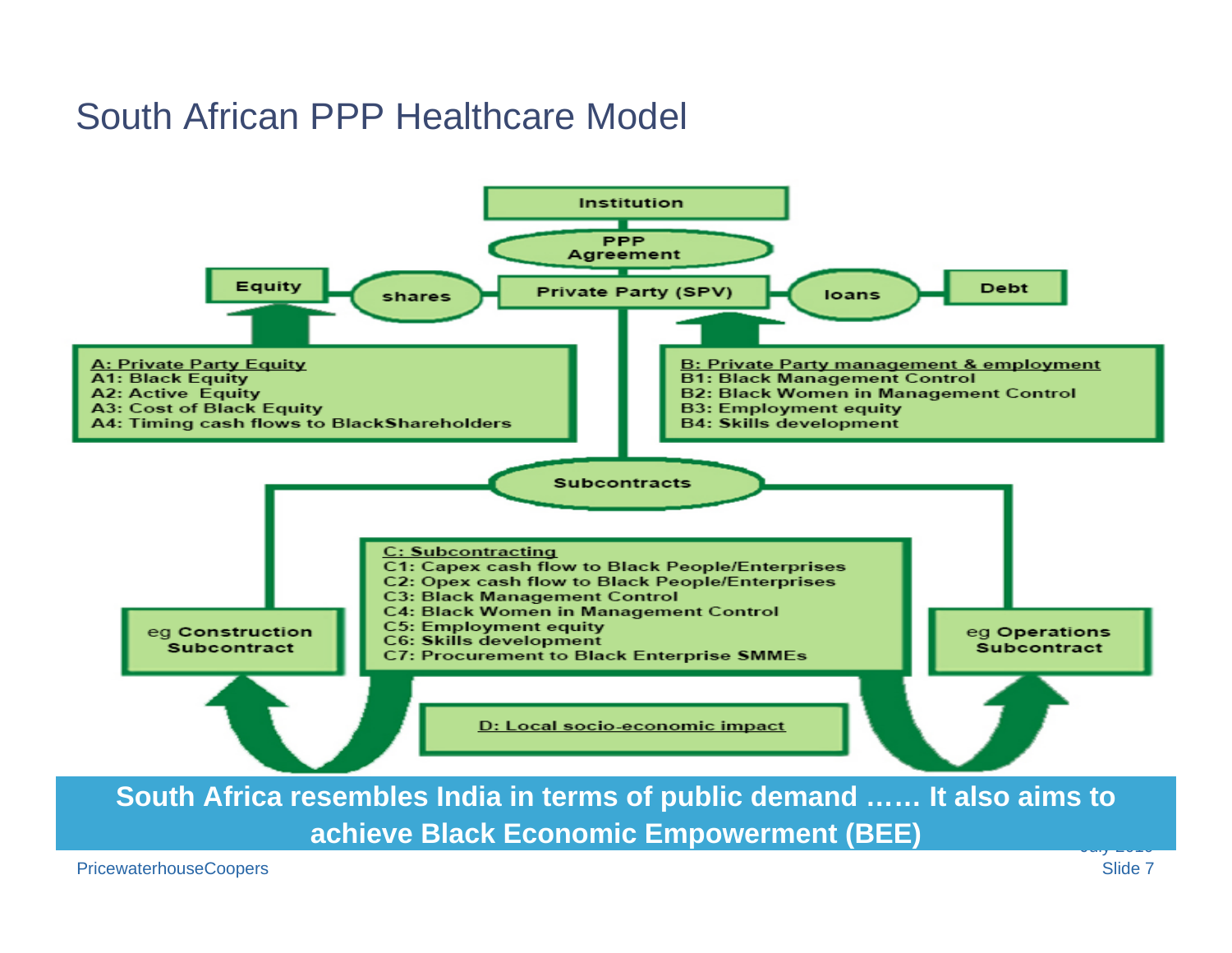Learnings from South African Model

- Well defined legal framework for PPP
- Effective role of Nodal Agency (National Treasury)
- 3 clear objectives for PPP
	- Affordability
	- $\mathcal{L}_{\mathcal{A}}$ Value for Money
	- $\mathcal{L}_{\mathcal{A}}$ Appropriate risk transfer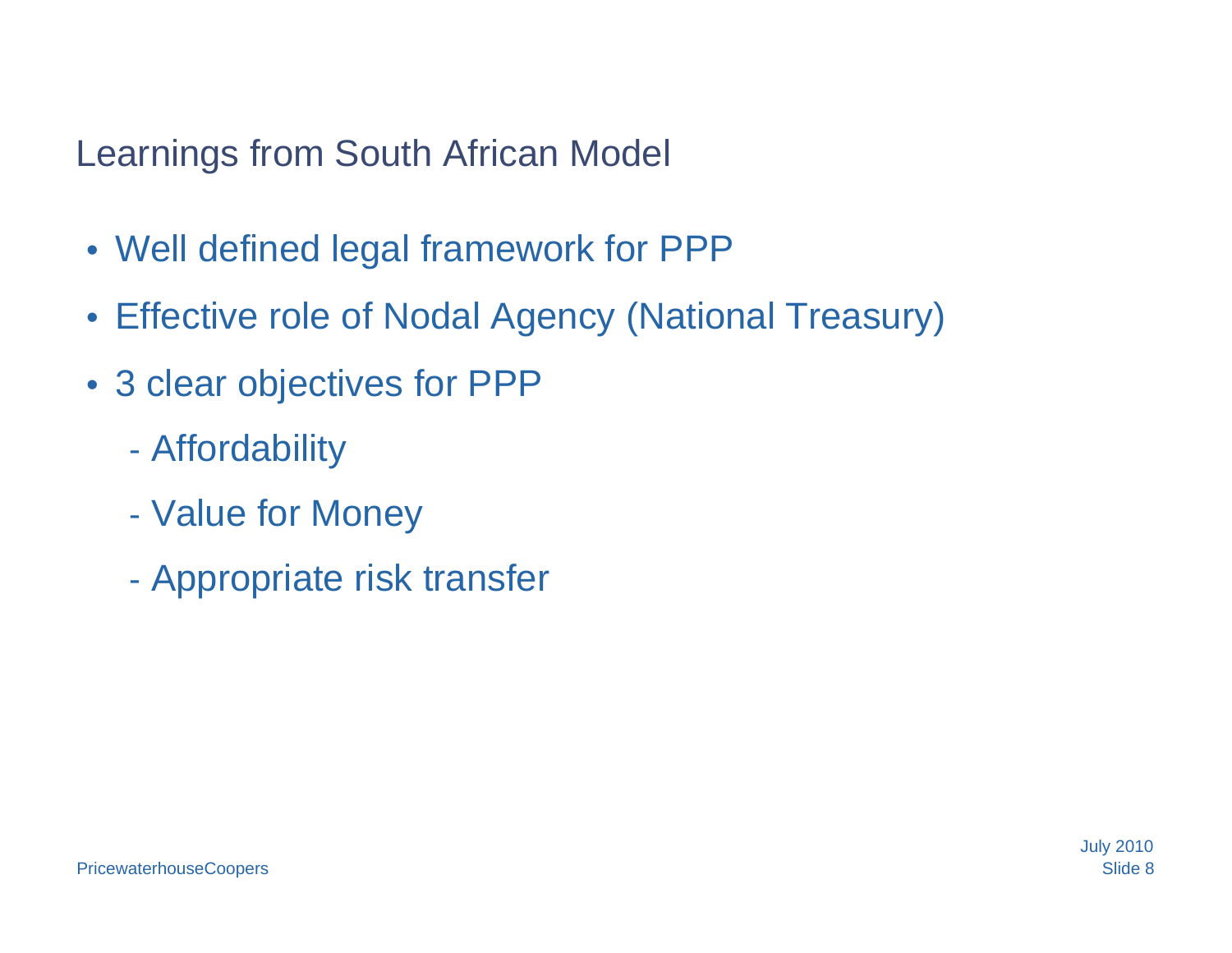Learnings from South African Model (contd..)

- •Transparent PPP project cycle
- -**Inception**
- -**Feasibility**
- -Procurement
- -PPP Procurement Management
- •Model PPP agreement
- •Black Economic Empowerment in
- -**Equity**
- -Management & Employment
- -Sub Contracting
- -Local Socio Economic impact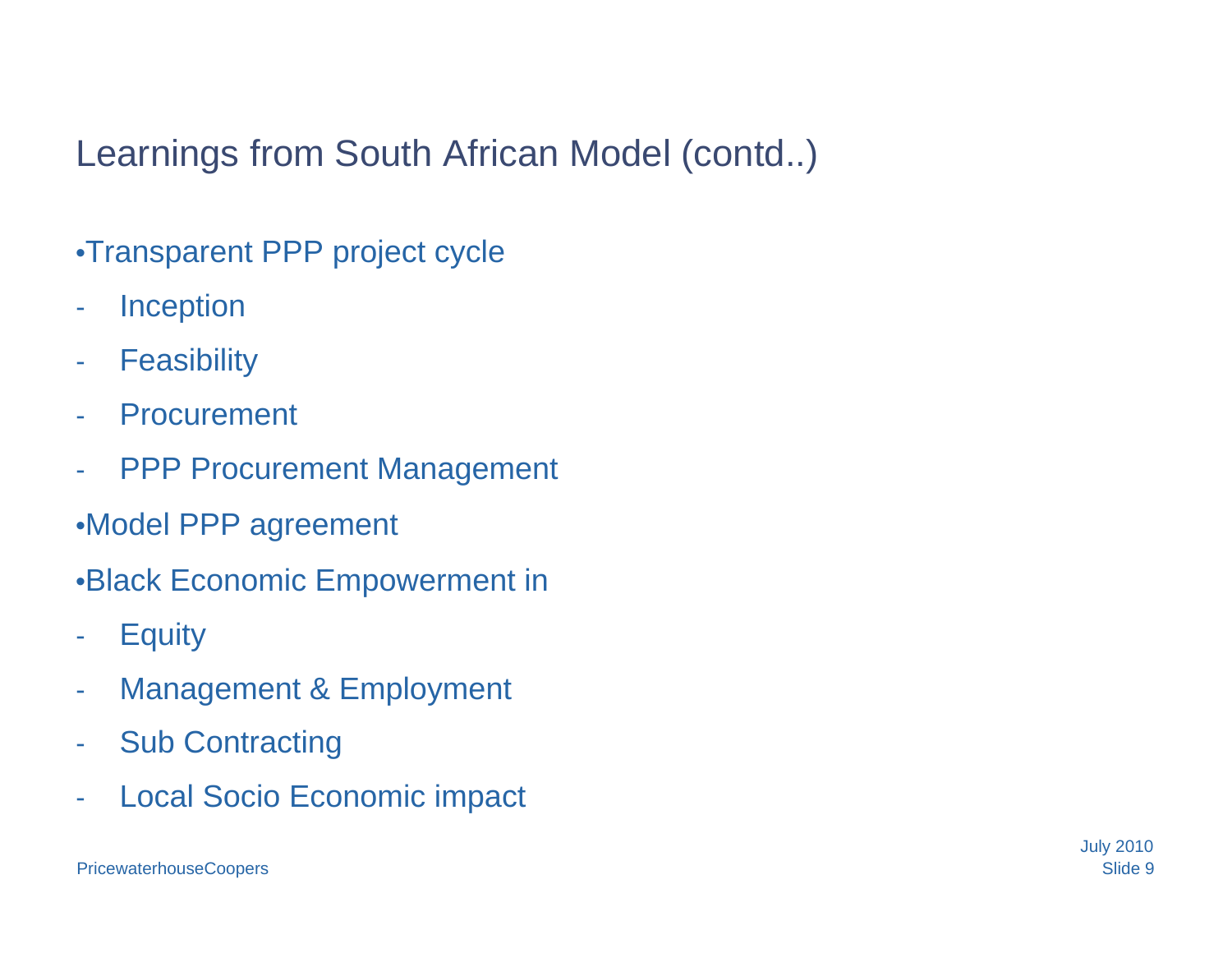# Recommended Healthcare PPP Model for India…

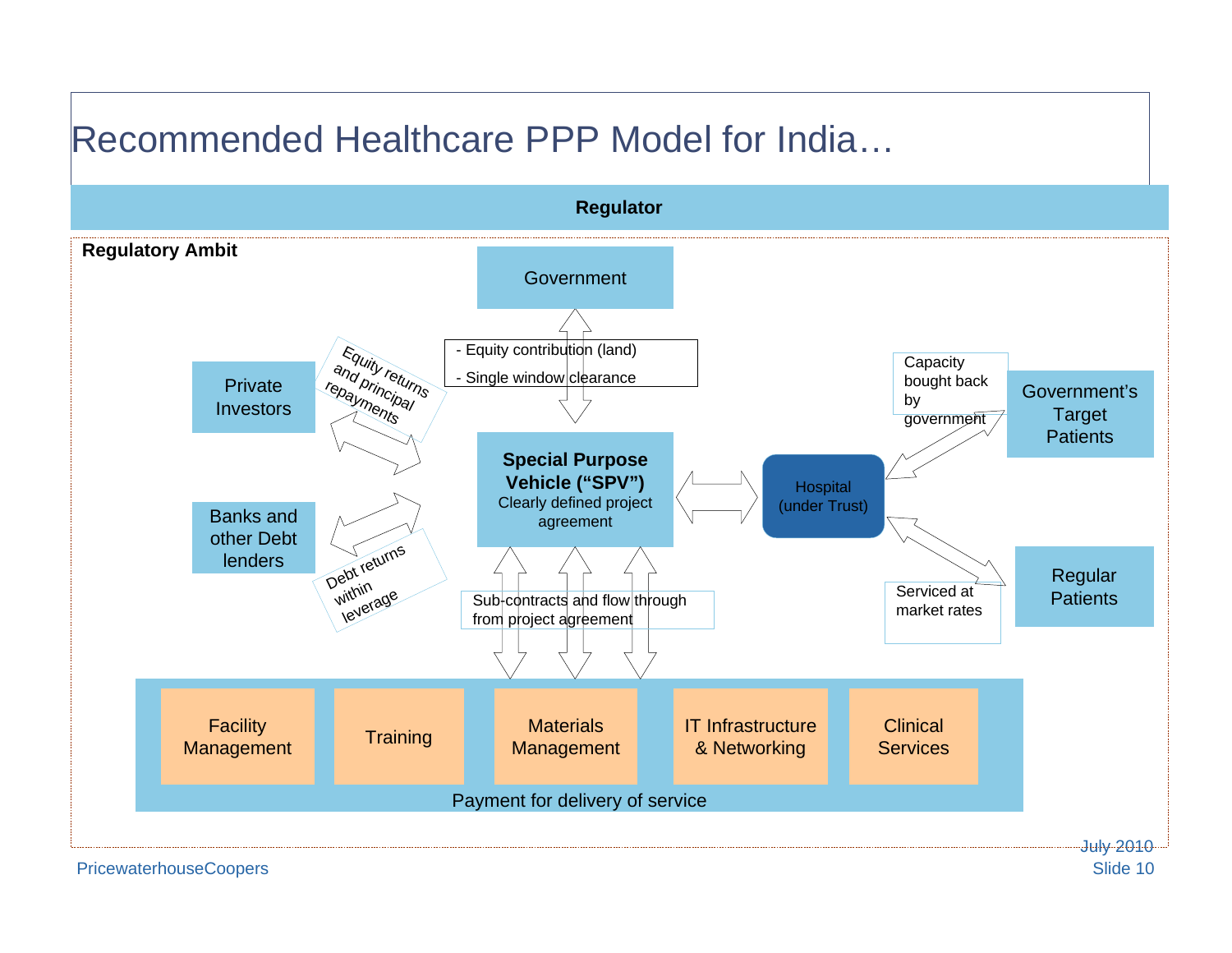# Designing PPP pricing framework

The pricing policy should balance between the public sectors objective of **delivering healthcare services to the deprived portions** of the society and private sectors objective of **profit making.**

Differentiated pricing model based on location and patient category

Differentiated pricing model based on location and patient category<br>
Put partner to pay lease rental in lieu of land provided by Govt. The Corpus created by such<br>
payment to be used by the Govt to buy back capacity for pro

Govt nominated patients to be priced at **CGHS** prices, to be reimbursed by the government to Private player through such corpus / state insurance schemes

Market governed pricing mechanism for other categories of patients

**Commercial exploitation rights** provided to private sector to operate allied services like Pharmacy etc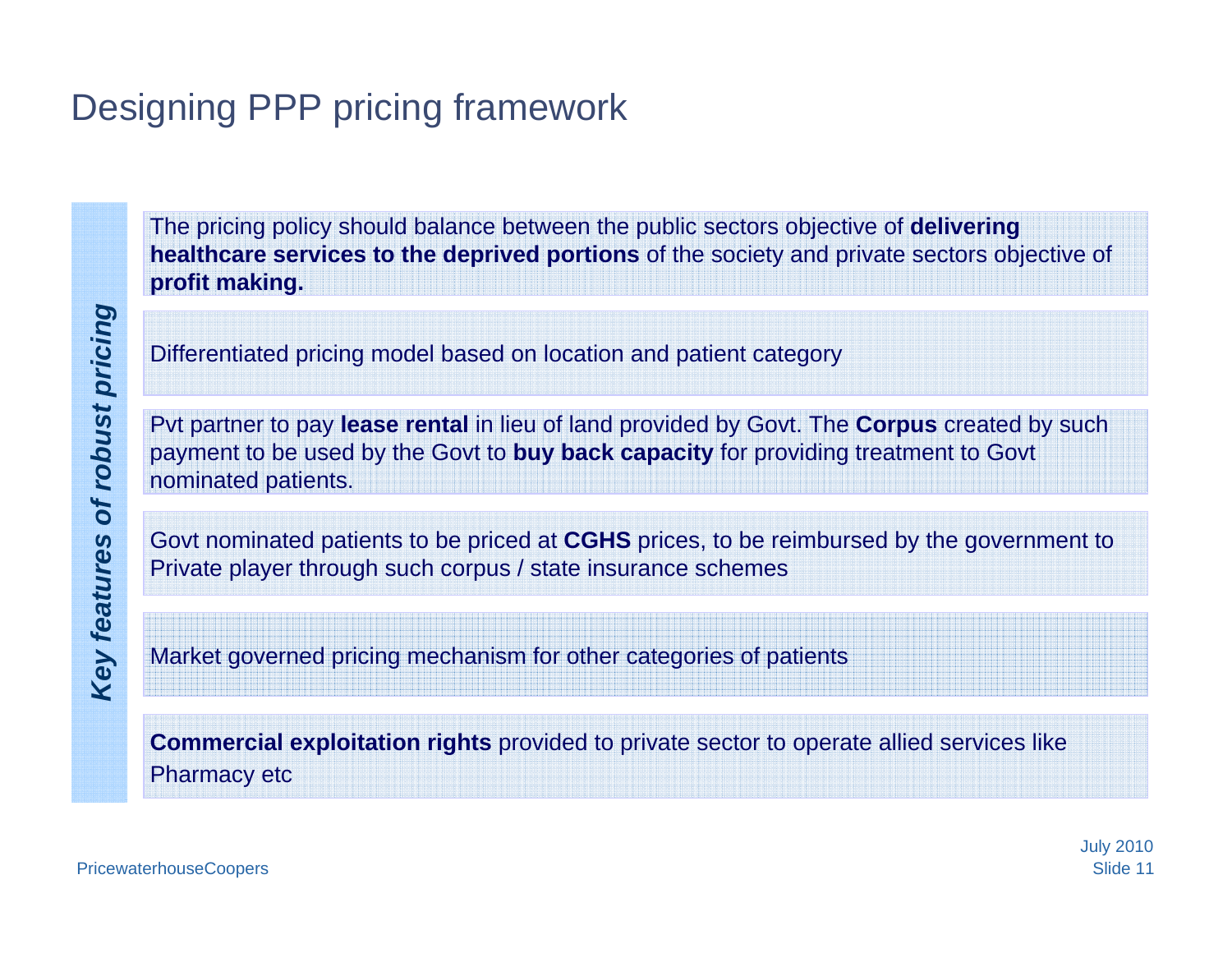Agenda for Action

- $\bullet$ Formulate PPP policy within a stipulated timeframe
- $\bullet$ Define a pilot PPP project
- $\bullet$ Engage with private sector to define pricing mechanism

- e.g. rate of return formulae for the private sector

- $\bullet$  Collaborate with the center to establish governments stand on incentives for PPP projects
- $\bullet$  Appointment of an advisor by the government to assist with the PPP rollout
- $\bullet$  Set up an independent and empowered regulatory body for PPP projects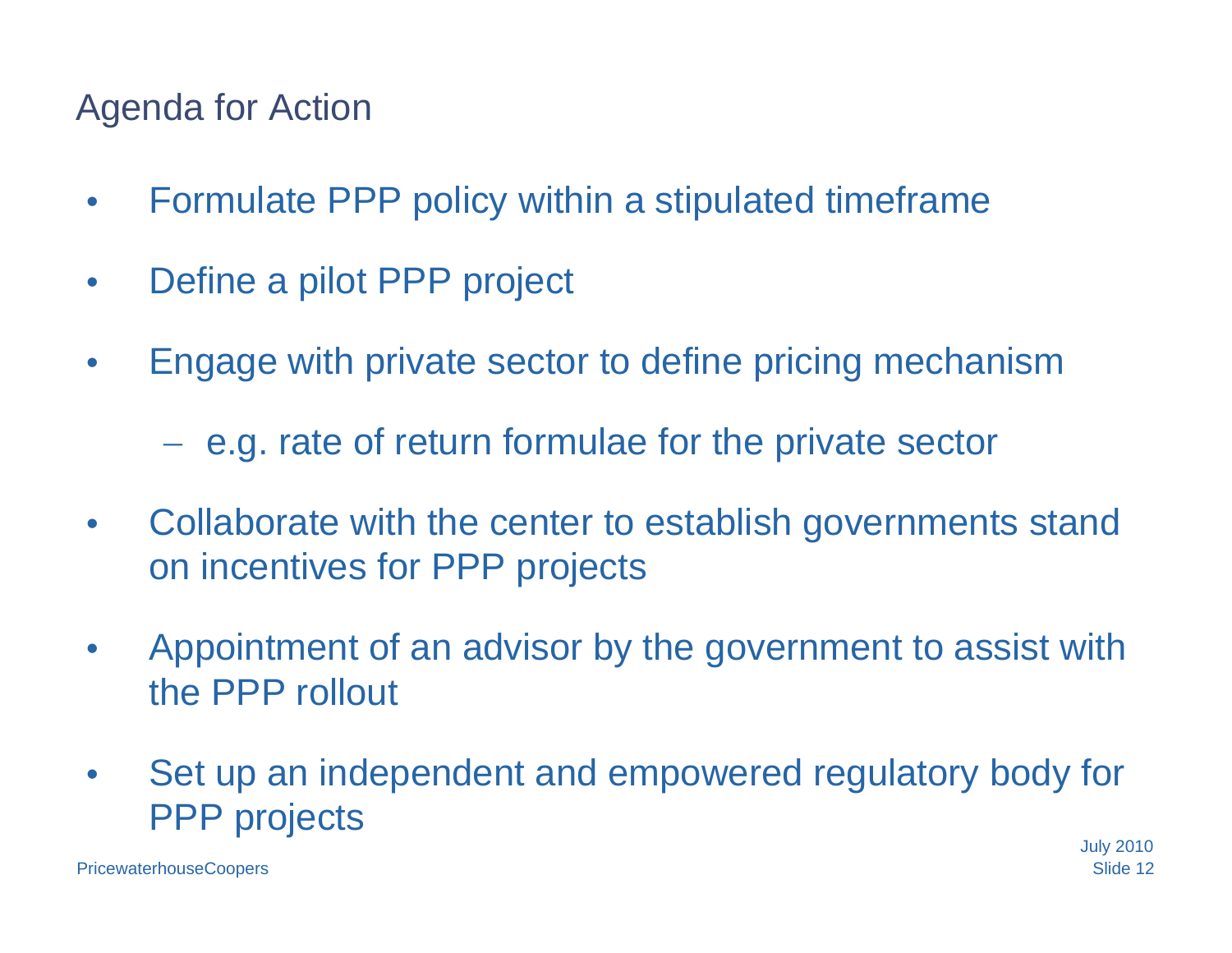# Define and Enforce Minimum Healthcare Standards

- An internationally acceptable and credible accreditation system is a necessary prerequisite to ensure quality healthcare delivery to all (Dr Parag Rindani)
- $\bullet$  Gujarat needs to address weak physical infrastructure which is ill-maintained, nonavailability of medicines and supplies and inadequate budgets for repairs and maintenance (Dr. Dileep Mavlankar)
- $\bullet$  Gujarat has taken the lead and signed a MoU with QCI for NABH accreditation for public health institutions in Gujarat – Goal to have all public health institutions accredited by 2015 (Minister of Health)
- GoG realizes that International Accreditations are key to attract medical tourists (Minister of Health)
- Need to address ethics and governance issues including grievance redressal mechanisms (Dr Satia)
- Need to revamp city health departments in urban local bodies (Dr. Dileep Mavlankar)
- $\bullet$  Need to improve dialogue between private and public sectors on regulation (Keyur Parikh)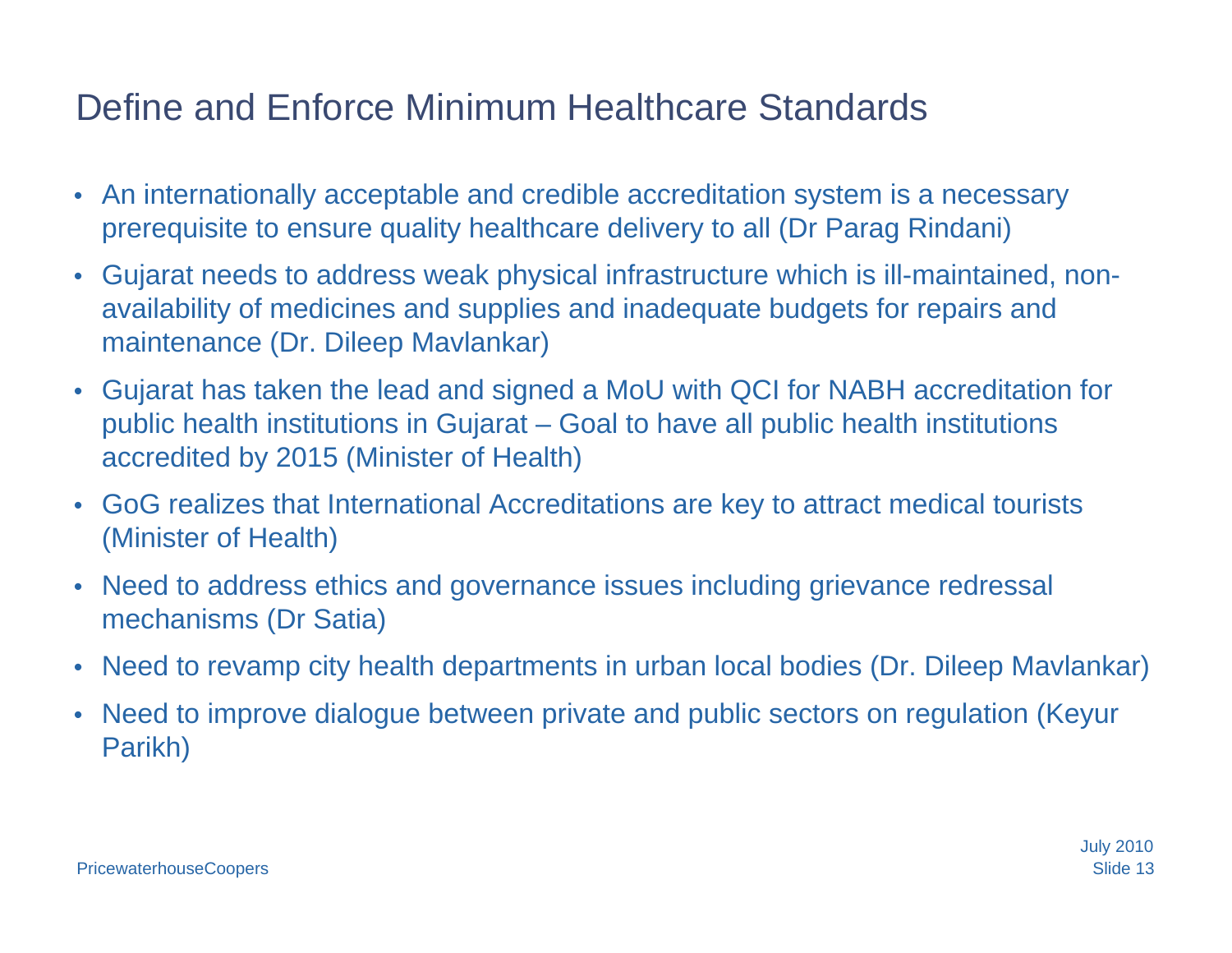# Build Capacity of Quality Manpower

- • Recognizing the significant shortage in healthcare manpower, GoG has taken proactive steps to augment the capacity of doctors in various specialties by announcing plans to open a total of 12 medical colleges in the next five years thereby creating 4000 new seats (Minister of Health)
- $\bullet$  Focus on public health – Indian Institutes of Public Health under Public Health Foundation of India including one in Gandhinagar (Minister of Health)
- • Need to focus on producing more nurses and quality paramedical staff along with specialized areas like nursing care for the geriatrics (Dr Satia)
- $\bullet$ Need to augment management capacity for managing programs (Dr. Dileep Mavlankar)
- $\bullet$ Need to improve HR management – remove ad-hoc approach (Dr. Dileep Mavlankar)
- • Need to have skills development, continuing professional development for doctors and centres for excellence in nursing education (Dr Satia, Dr Pawar)
- $\bullet$ Need to have course in communications skills and soft skills for doctors (audience)
- •Need to have affiliations between private medical hospitals and medical colleges (Dr Keyur Parikh)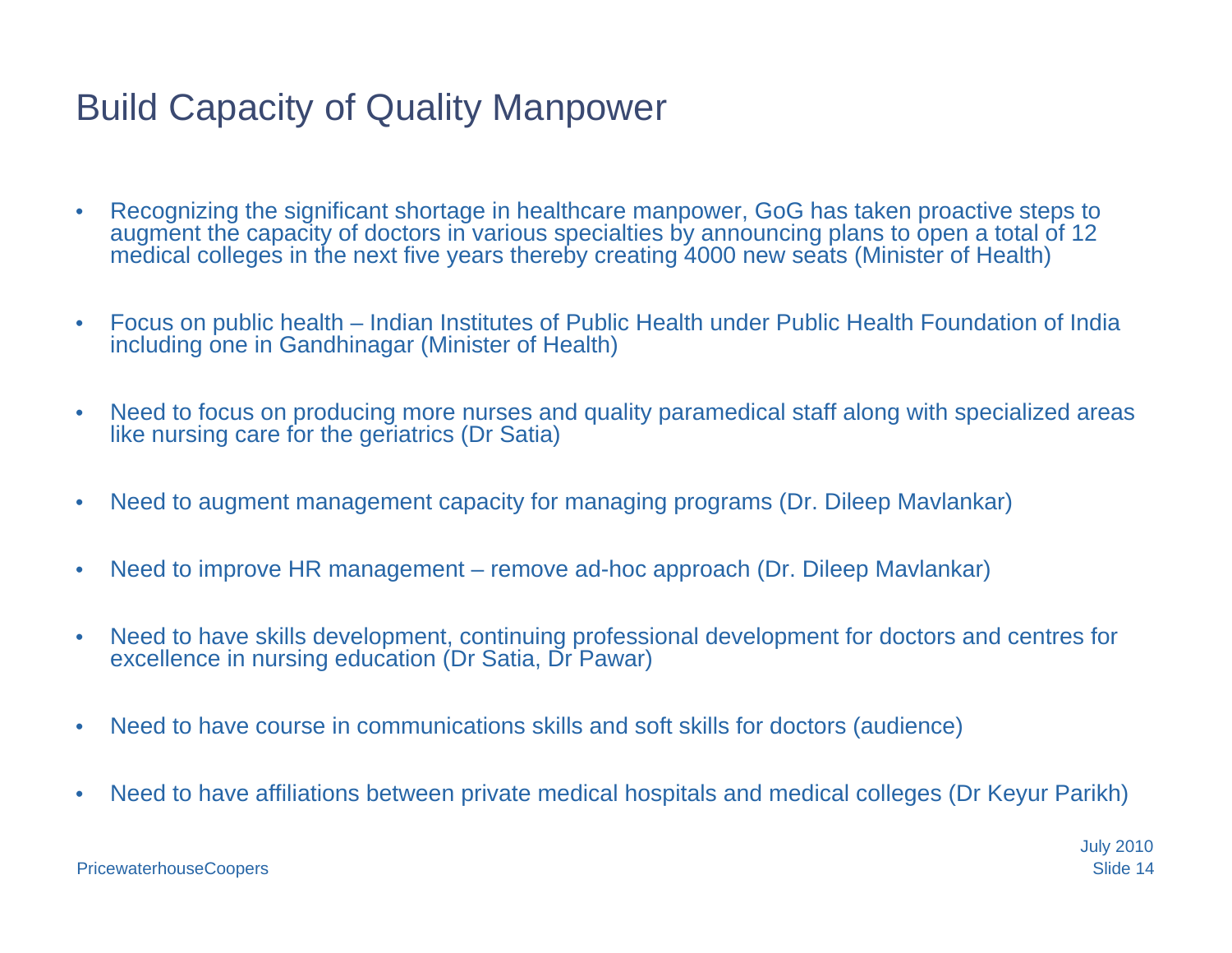## Leverage technology to improve service delivery

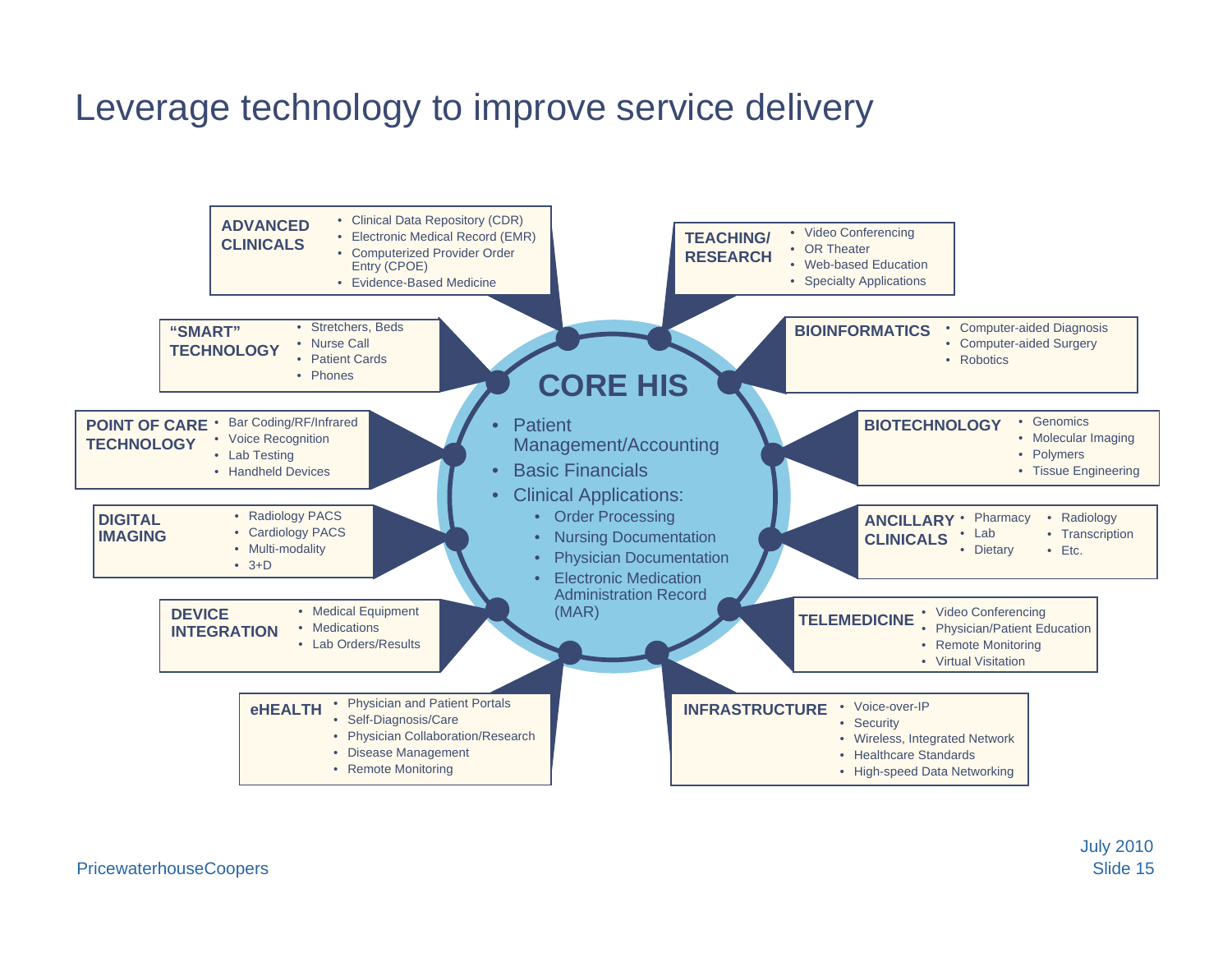## Leverage Technology in improving care

Computerization of Medical Records (Health Commissioner) ERP in Public Healthcare (Health Commissioner) Health Card for each Gujarati (Health Commissioner) Increasing use of handheld devices (Minister of Health) Nursing staff also to be trained on information technology (Dr Pawar)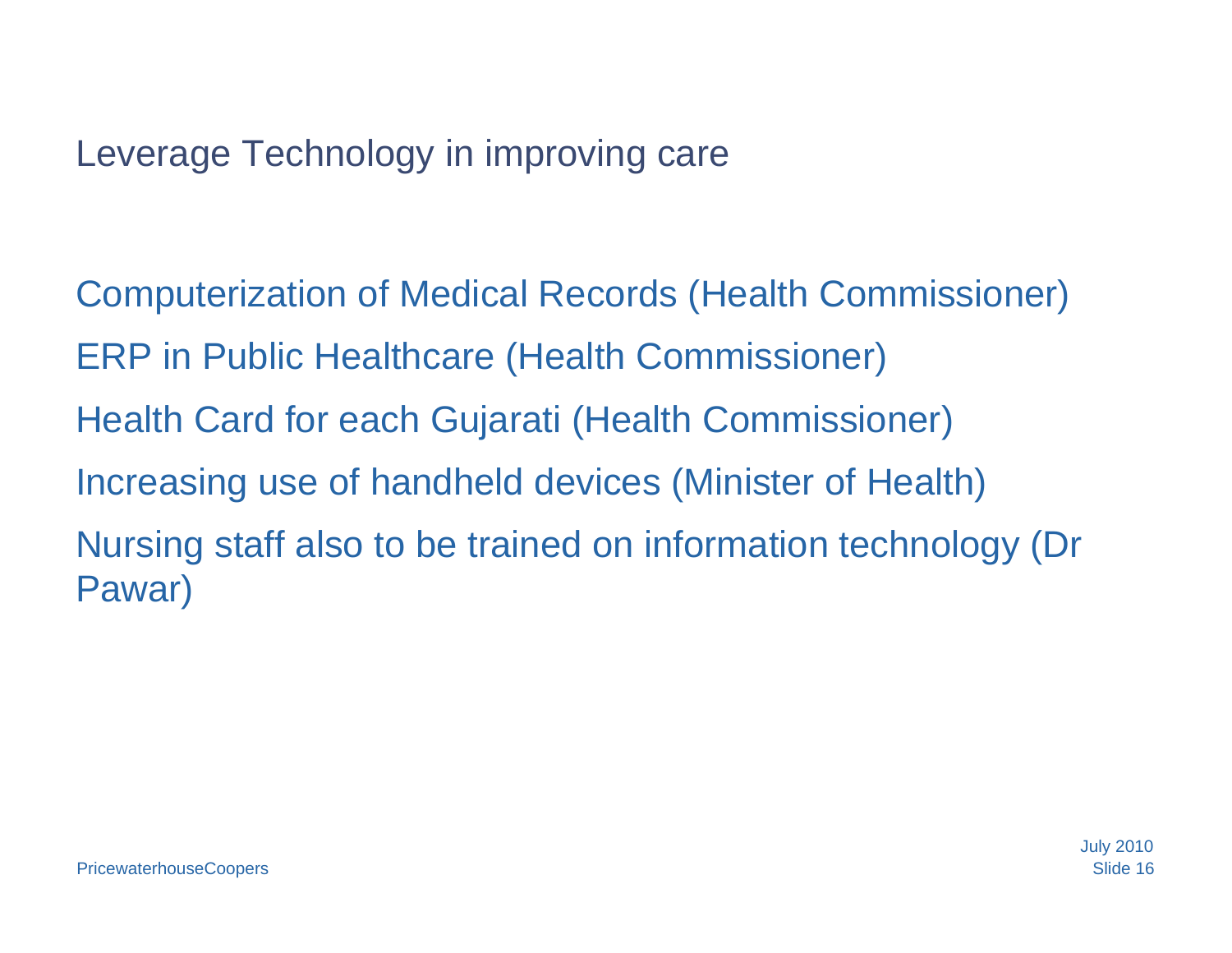## Health Insurance Penetration

- Costs of healthcare are rising making healthcare unaffordable to masses (Dr. Dileep Mavlankar)
- $\bullet$ Ensure effective implementation of RSBY to benefit BPL population
- • Can Gujarat replicate the Rajiv Arogyasree Model adopted by AP, by building in learnings from that model?
- Can Gujarat come up with innovative ideas to increase the Private Health insurance penetration which is less than 2% in India? For example, consumer awareness programmes, mandatory accreditation of healthcare facilities, facilitating a connect between delivery network and insurance companies, setting up a data and information exchange, effective partnering with private health insurance companies (Tabassum)
- $\bullet$  Significant need to focus on wellness Vs sickness Care (preventive vs reactive)